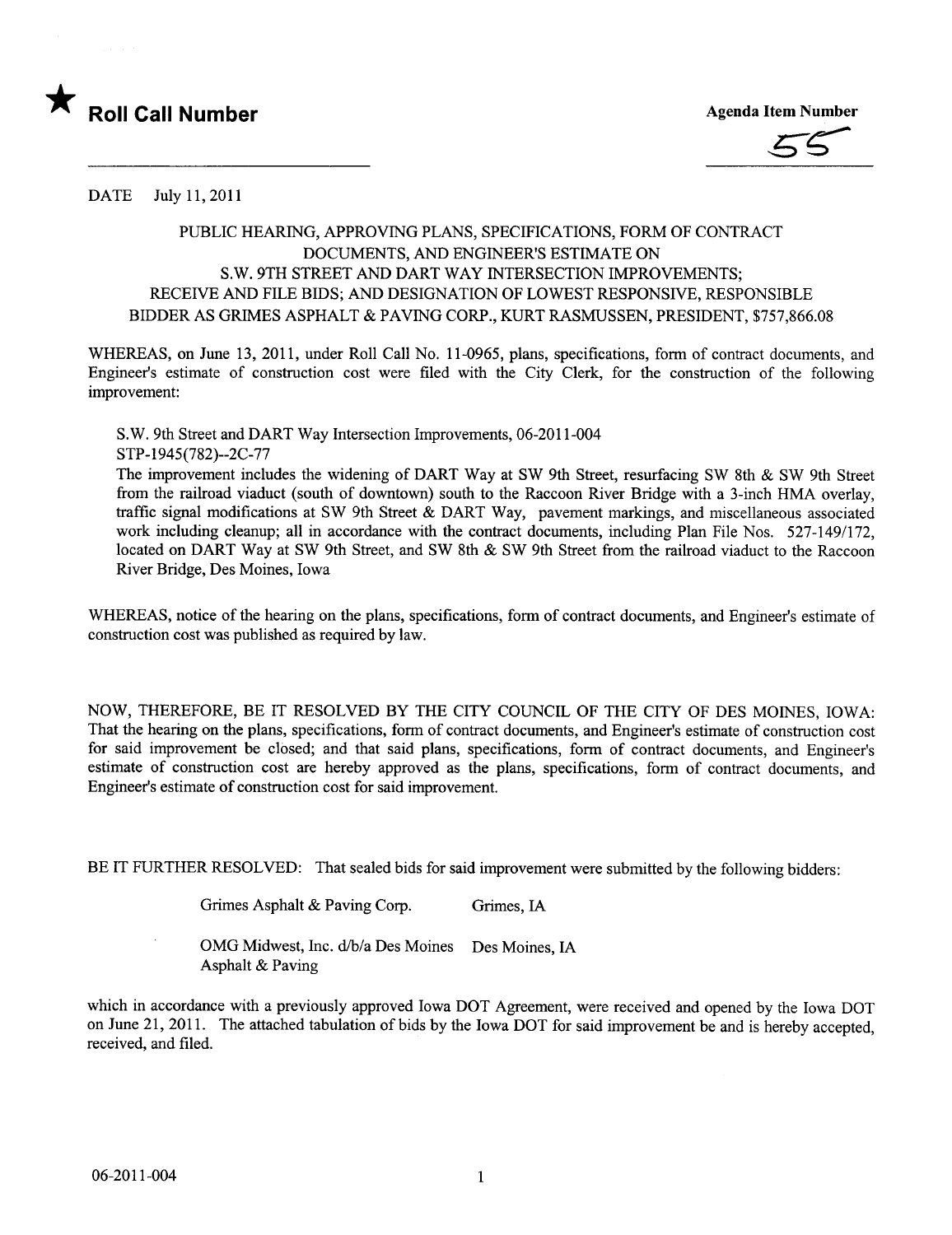



DATE July 11,2011

BE IT FURTHER RESOLVED: That the Des Moines City Engineer, as the Engineer, has determined that the lowest responsive, responsible bid for the construction of said improvement was submitted by Grimes Asphalt & Paving Corp., Kurt Rasmussen, President, 1001 SE 37th Street, Grimes, lA, 50111 in the amount of \$757,866.08, and said bid be and the same is hereby accepted.

BE IT FURTHER RESOLVED: That the Engineer is hereby directed to secure execution by the lowest responsible, responsive Bidder and its surety of the contract documents in the form heretofore approved by this Council; that the Engineer is directed to thereafter present said contract documents to this Council for approval and authorization to the Mayor to sign; and that no contract shall be deemed to exist between the City of Des Moines and said Bidder until said contract has been executed by the Bidder, and shall have been approved by this Council and executed by the Mayor and attested to by the City Clerk.

(City Council Communication Number  $1/-44\frac{1}{4}$  attached.)

Moved by to adopt.

FORM APPROVED: FUNDS AVAILABLE

hutilin Vril

Kathleen Vanderpool Deputy City Attorney

FUNDS AVAILAR

Des Moines Finance Director

Funding Source: 2011-2012 CIP, Page Street-38, SW 9th Street & DART Way Intersection Improvements, STR239, ~ Being: \$457,866.08, G.O. Bonds, the remaining \$300,000 in Federal Surface Transportation Program (STP) funds (\$300,000 max.)

| <b>COUNCIL ACTION</b> | <b>YEAS</b> | <b>NAYS</b> | <b>PASS</b> | <b>ABSENT</b>   | I, Diane Rauh, City Clerk of said City Council, hereby     |
|-----------------------|-------------|-------------|-------------|-----------------|------------------------------------------------------------|
| <b>COWNIE</b>         |             |             |             |                 | certify that at a meeting of the City Council, held on the |
| <b>COLEMAN</b>        |             |             |             |                 | above date, among other proceedings the above was          |
| <b>GRIESS</b>         |             |             |             |                 | adopted.                                                   |
| <b>HENSLEY</b>        |             |             |             |                 |                                                            |
| <b>MAHAFFEY</b>       |             |             |             |                 | IN WITNESS WHEREOF, I have hereunto set my hand            |
| <b>MEYER</b>          |             |             |             |                 | and affixed my seal the day and year first above written.  |
| <b>MOORE</b>          |             |             |             |                 |                                                            |
| <b>TOTAL</b>          |             |             |             |                 |                                                            |
| <b>MOTION CARRIED</b> |             |             |             | <b>APPROVED</b> |                                                            |
|                       |             |             |             |                 |                                                            |
|                       |             |             |             |                 |                                                            |
|                       |             |             |             |                 |                                                            |
|                       |             |             |             | Mayor           |                                                            |

1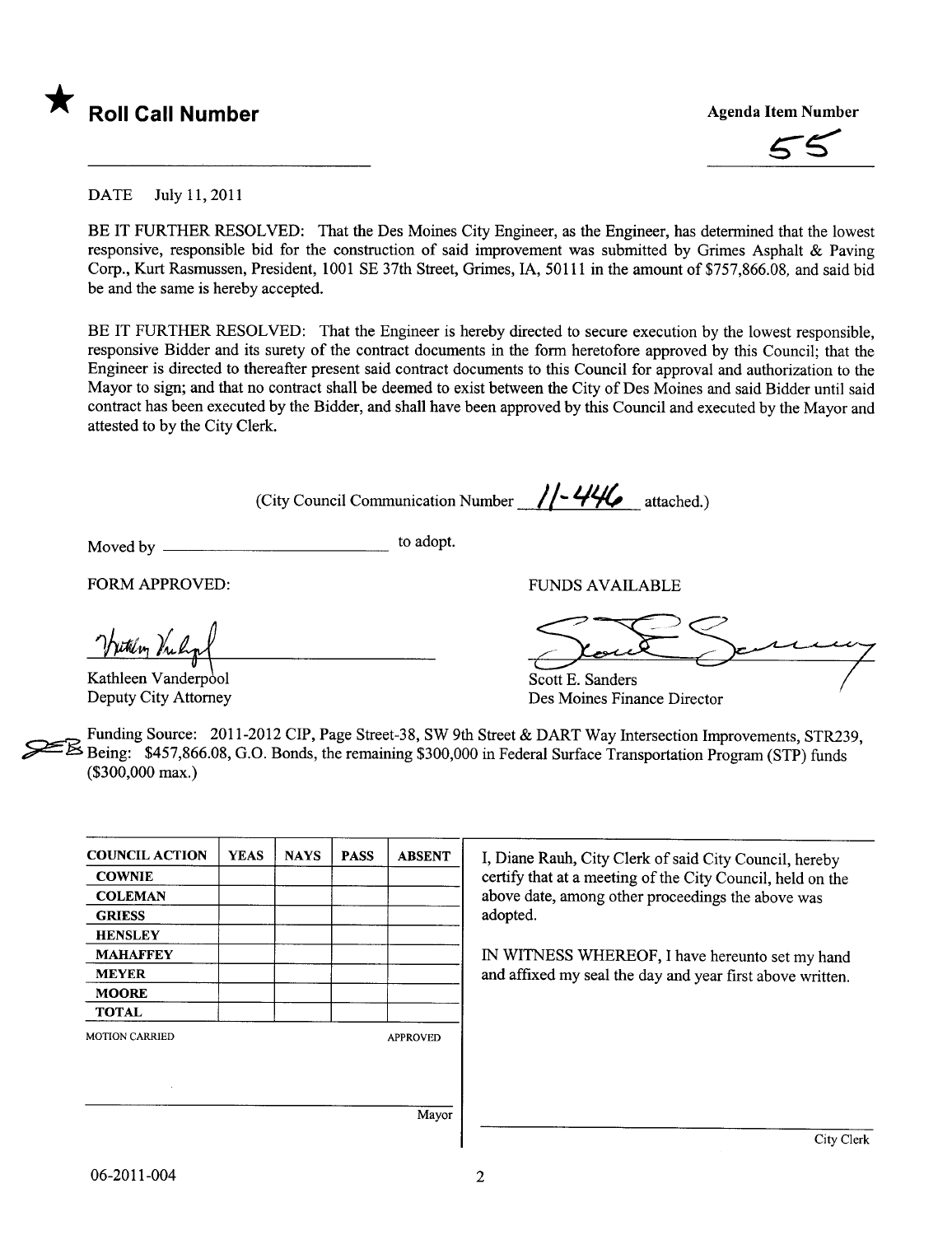

23-MAY-2011 15:51 V:\Eng\Qessgn\06\201\004\Drawngs\Loc\_Map \LOC\_MAP.DGN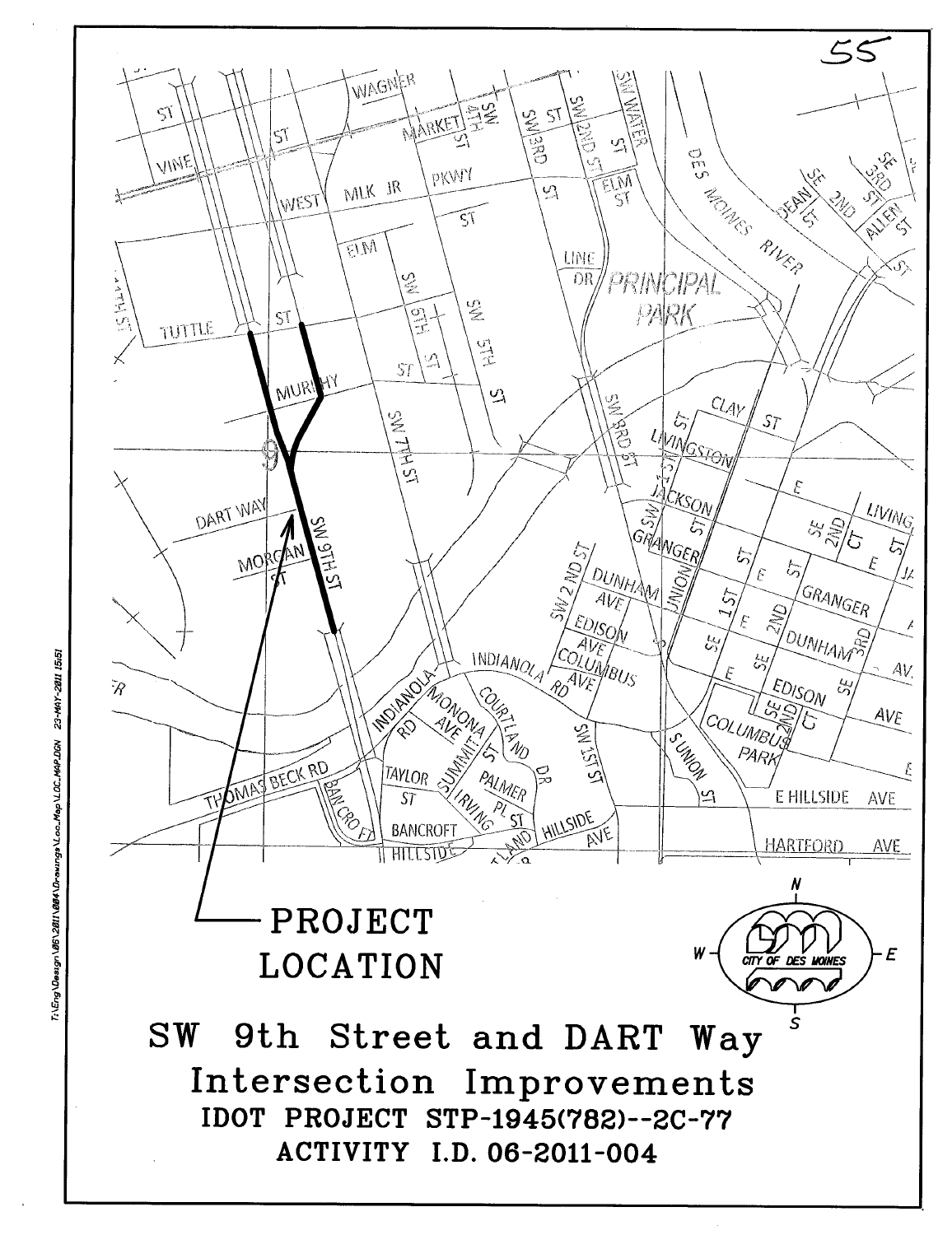| 10:00 A.M<br>06/21/11<br>166<br>Order:<br>Letting Date:<br>Bid                                                                                                                                           | Contract                                                     | $77 - 1945 - 782$<br>$\ddot{a}$ |                               | Primary County:       | <b>POLK</b> |               |
|----------------------------------------------------------------------------------------------------------------------------------------------------------------------------------------------------------|--------------------------------------------------------------|---------------------------------|-------------------------------|-----------------------|-------------|---------------|
| Ш<br>ï<br>II<br>II<br>ii<br>II<br>Ü<br>Ш<br>川川<br>  <br>  <br>  <br>II<br>II<br>H                                                                                                                        | <b>ASPHALT</b><br>$C$ R219<br><b>GRIMES</b><br>II<br>II<br>Н | PAVING CO<br><b>AND</b>         | OMG D/B/A DES MOINES<br>0.050 | 非非<br><b>ASPHALT</b>  | Ħ<br>Ħ      |               |
| QUANTITY<br>$/$ ALT<br>/ ITEM CODE<br>DESCRIPTION<br>0<br>Z<br><b>TTEM</b><br>LINE                                                                                                                       | UNIT PRICE                                                   | <b>AMOUNT</b>                   | UNIT PRICE                    | <b>AMOUNT</b>         | UNIT PRICE  | <b>TMOUNT</b> |
| 25<br>94.000<br>$\begin{array}{cccccccccc} 1 & 1 & 1 & 1 & 1 \\ 1 & 1 & 1 & 1 & 1 \\ 1 & 1 & 1 & 1 & 1 \end{array}$<br>2511-7526006<br>$\begin{array}{c} 1 \\ 1 \\ 1 \\ 1 \\ 1 \\ 1 \end{array}$<br>0180 | 53.00000<br>$\frac{1}{1}$                                    | 4982.00                         | 55.55000                      | 5221.70               |             |               |
| ۲Ĥ<br>142.000<br>$\overline{a}$ .<br>$\circ$<br>CONCRETE,<br>2511-7528100<br>$\frac{1}{2}$<br>SIDEWALK,<br>0190                                                                                          | 00000<br>37.                                                 | 5254.00                         | 38.50000                      | 5467.00               |             |               |
| EACH<br>CURB RAMPS<br>16.000<br>FOR<br>DETECTABLE WARNINGS<br>2518-6910000<br>0200                                                                                                                       | 00000<br>105                                                 | 1680.00                         | 111.00000                     | 1776.00               |             |               |
| <b>ENDT</b><br>2525-0000100<br>CLOSURE<br><b>SAFETY</b><br>0210                                                                                                                                          | 00000<br>171000                                              | 171000.00                       | 208759.01000                  | 208759.01             |             |               |
| LUMP<br>SIGNALIZATION<br>2525-0000120<br>TRAFFIC<br><b>REMOVAL</b><br>0215                                                                                                                               | 00000<br>4500                                                | 4500.00                         | 4000.00000                    | 4000.00               |             |               |
| WATERBORNE OR<br><b>STA</b><br>94.600<br>OF TRAFFIC SIGNALIZATION<br>PAINTED PAVEMENT MARKING,<br>0220 2527-9263109                                                                                      | 00000<br>22                                                  | 2081.20                         | 23.35000                      | 2208.91               |             |               |
| STA<br>76.210<br>PROFILED<br>MARKINGS,<br><b>TAPE</b><br>PAVEMENT MARKING<br>0230 2527-9263126<br>PERMANENT TAPE<br>SOLVENT-BASED                                                                        | 00000<br>310                                                 | 23625.10                        | 327.80000                     | $-64$<br>24981        |             |               |
| <b>STA</b><br><b>INTERSECTION</b><br>18.390<br>PERMANENT TAPE MARKINGS,<br>0240 2527-9263128<br>MARKING TAPE                                                                                             | 00000<br>362                                                 | 6657.18                         | 385.00000                     | 7080.15               |             |               |
| EACH<br>LEGENDS, WATERBORNE<br>10.000<br><b>AND</b><br>PAINTED SYMBOLS<br>0250 2527-9263137                                                                                                              | 00000<br>74                                                  | 740.00                          | 77.75000                      | 777.50                |             |               |
| EACH<br>10.000<br>LEGENDS,<br>INTERSECTION MARKING TAPE<br>RND<br>SOLVENT-BASED<br>PRE-CUT SYMBOLS<br>2527-9263158<br>œ<br>0260                                                                          | 00000<br>210                                                 | 2100.00                         | 222.00000                     | 2220.00               |             |               |
| STA<br>94.600<br>PAVEMENT MARKINGS<br>CUT FOR<br>0270 2527-9270111<br>GROOVES                                                                                                                            | 00000<br>$\overline{21}$                                     | 1986.60                         | 22.00000                      | 2081.20               |             |               |
| EACH<br>10.000<br>0280 2527-9270120                                                                                                                                                                      | 00000<br>105                                                 | 1050.00                         | 111.00000                     | 1110.00               |             |               |
| <b>TIDNE</b><br>AND LEGENDS<br>SYMBOLS<br>CUT FOR<br>2528-8445110<br>GROOVES<br>0290                                                                                                                     | 00000<br>10500                                               | 10500.00                        | 10000.00000                   | 10000.00              |             |               |
| EACH<br>20.000<br>CONTROL<br>0300 2528-8445113<br>TRAFFIC                                                                                                                                                | 00000<br>т<br>4                                              | 6300.00                         | 315.00000                     | 6300.00               |             |               |
| LUMP<br>0310 2533-4980005<br>MOBILIZATION<br><b>FLAGGERS</b>                                                                                                                                             | 00000<br>26500                                               | 26500.00                        | 100000.00000                  | 1000000.00            |             |               |
| <b>LUMP</b><br>SALVAGED MATERIAL<br>DELIVER AND STOCKPILE<br>2555-0000010<br>0315                                                                                                                        | 00000<br>1000                                                | 1000.00                         | 1115.00000                    | $\frac{0}{1}$<br>1115 |             |               |
| SECTION TOTALS                                                                                                                                                                                           | ↭                                                            | 757,866.08                      | ∽                             | 999,367.41            | ₩           |               |
| CONTRACT TOTALS                                                                                                                                                                                          | ₩                                                            | ,866.08<br>757                  |                               | $-41$<br>367<br>999,  | ₩           |               |

S.W.  $9^{\text{th}}$  Street and DART Way Intersection Improvements<br>Activity ID 06-2011-004

IOWA DEPARTMENT OF TRANSPORTATION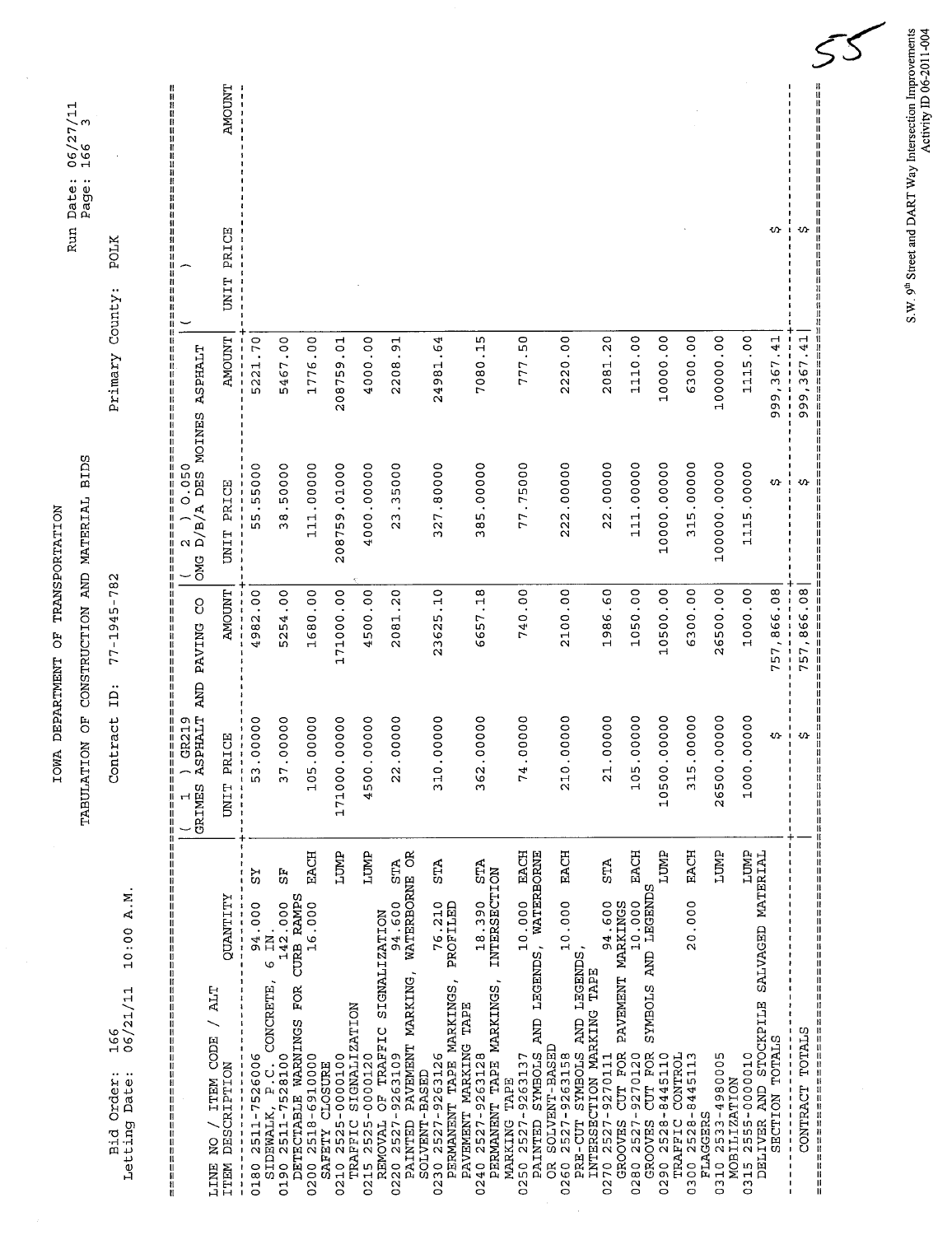|                                                                                                                                                                                                                                                                                                 | FO<br>O<br>TABULATION                                                                              |               | CONSTRUCTION AND MATERIAL BIDS                                                                      |                 | Run Date:<br>Page:         | $\frac{06}{27}$ /11<br>166 2 |
|-------------------------------------------------------------------------------------------------------------------------------------------------------------------------------------------------------------------------------------------------------------------------------------------------|----------------------------------------------------------------------------------------------------|---------------|-----------------------------------------------------------------------------------------------------|-----------------|----------------------------|------------------------------|
| A.M<br>10:00<br>$\mathbf{H}$<br>06/21/1<br>166<br>Bid Order:<br>Pid Order:<br>Letting Date                                                                                                                                                                                                      | id.<br>Contract                                                                                    | 77-1945-782   |                                                                                                     | Primary County: | <b>POLK</b>                |                              |
|                                                                                                                                                                                                                                                                                                 |                                                                                                    |               |                                                                                                     |                 |                            |                              |
| Ш<br>Ħ<br>11<br>11<br>JI<br>π<br>υ<br>11<br>$\mathbf{I}$<br>Π<br>∥<br>Ħ<br>Ħ<br>₩<br>ii<br>Il<br>$\mathbf{I}$<br>IJ<br>Ï<br>11<br>Ħ<br>$\frac{11}{11}$<br>ij<br>  <br>  <br>  <br>  <br>  <br>I<br>ŧ<br>$\blacksquare$<br>ll<br>Il<br>H<br>Ш                                                    | ASPHALT AND PAVING CO<br>$\frac{5}{11}$<br>11<br>11<br>11<br>GR <sub>2</sub><br><b>GRIMES</b><br>Н |               | $\begin{pmatrix} 2 & 1 & 0.050 \\ 0.043 & 0.058 & 0.00707 \\ 0.000 & 0.0007 & 0.0007 \end{pmatrix}$ | <b>ASPHALT</b>  | $\mathbf{I}$<br> <br> <br> |                              |
| <b>ZLILMED</b><br>ALT<br>CODE<br><b>DESCRIPTION</b><br><b>LIEN</b><br>$\mathbf{S}$<br><b>TTEM</b><br>LINE                                                                                                                                                                                       | PRICE<br>UNIT                                                                                      | <b>AMOUNT</b> | UNIT PRICE                                                                                          | <b>AMOUNT</b>   | UNIT PRICE                 | TNUONA                       |
| <b>ITEMS</b><br>ROADWAY<br>ı<br>0001<br>SECTION                                                                                                                                                                                                                                                 | $\frac{1}{2}$                                                                                      |               |                                                                                                     |                 |                            |                              |
| ชื<br>441.000<br>10 2115-0100000<br>MODIFIED SUBBAS<br>0010                                                                                                                                                                                                                                     | 50.00000                                                                                           | 22050.00      | 51.00000                                                                                            | 22491.00        |                            |                              |
| <b>NILE</b><br>0.510<br>OF BASE<br>SUBBASE<br>0020 2212-0475095                                                                                                                                                                                                                                 | 7500.00000                                                                                         | 3825.00       | 5000.00000                                                                                          | 2550.00         |                            |                              |
| 25<br>450.000<br>FULL-DEPTH REPAI<br>CLEANING AND PREPARATION<br>0030 2212-5070310<br>PATCHES,                                                                                                                                                                                                  | .00000<br>105                                                                                      | 47250.00      | 111.00000                                                                                           | 49950.00        |                            |                              |
| EACH<br>12.000<br>PATCHES BY COUNT<br>0040 2212-5070330                                                                                                                                                                                                                                         | .00000<br>150                                                                                      | 1800.00       | 167.00000                                                                                           | 2004.00         |                            |                              |
| ชิ<br>(REPAIR)<br>2213-2713300<br>0050                                                                                                                                                                                                                                                          | 27.00000                                                                                           | 9585.00       | 22.00000                                                                                            | 7810.00         |                            |                              |
| λ5<br>355.000<br>WIDENING<br>728.000<br>FOR<br>13,<br>CLASS<br>0060 2214-5145150<br>EXCAVATION,<br>PAVEMENT                                                                                                                                                                                     | .00000<br>$\frac{6}{11}$                                                                           | 11648.00      | 25.00000                                                                                            | 18200.00        |                            |                              |
| ŠΣ<br>365.000<br>PAVEMENT<br>CONCRETE<br><b><i>TEMENT SCARIFICATION</i></b><br>2302-1200090<br>PORTLAND CEMENT<br>0070                                                                                                                                                                          | .00000<br>C3                                                                                       | 22995.00      | 66.65000                                                                                            | 24327.25        |                            |                              |
| <b>NOT</b><br>1500.000<br>WIDENING, 9 IN.<br>0080 2303-0042500                                                                                                                                                                                                                                  | .00000<br>65                                                                                       | 97500.00      | 100.00000                                                                                           | 150000.00       |                            |                              |
| <b>MIX</b><br><b>TON</b><br>$\mathbf{S}$<br>$\ddot{\phantom{0}}$<br>$(3,000,000$<br>$L/2$ IN. MIX,<br>HOT MIX ASPHALT MIXTURE (3,000,000<br>ESAL), INTERMEDIATE COURSE, 1/2 IN<br>0090 2303-0043500<br>ESAL), SURFACE COURSE, 1/2 II<br>SPECIAL FRICTION REQUIREMENT<br>HOT MIX ASPHALT MIXTURE | 00000<br>١ω<br>৩                                                                                   | 113750.00     | 100.00000                                                                                           | 175000.00       |                            |                              |
| <b>TON</b><br>195.000                                                                                                                                                                                                                                                                           | 560.00000                                                                                          | 109200.00     | 600.00000                                                                                           | 117000.00       |                            |                              |
| LUMP<br>$64 - 22$<br>ង<br>ក<br>0100 2303-0246422<br>ASPHALT BINDER, 1<br>0110 2303-6911000<br>HOT MIX ASPHALT 1                                                                                                                                                                                 | 1000.00000                                                                                         | 1000.00       | 3475.00000                                                                                          | 3475.00         |                            |                              |
| EACH<br>4.000<br><b>SAMPLES</b><br>PAVEMENT<br>2435-0250100<br>0120                                                                                                                                                                                                                             | 5150.00000                                                                                         | 20600.00      | 3300.00000                                                                                          | 13200.00        |                            |                              |
| EACH<br>5.000<br>4<br>INTAKE, SW-501<br>0130 2435-0500000<br>CASTING                                                                                                                                                                                                                            | 250.00000                                                                                          | 11250.00      | 450.00000                                                                                           | 20250.00        |                            |                              |
| χŚ<br>146.000<br>EXTENSION RINGS<br>OF PAVEMENT<br>2510-6745850<br><b>REMOVAL</b><br>0140                                                                                                                                                                                                       | 37.00000                                                                                           | 5402.00       | 22.00000                                                                                            | 3212.00         |                            |                              |
| EACH<br>UTILITY ACCESSES<br>4.000<br>INTAKES AND<br>0150 2510-6750600<br>FO<br>O<br>REMOVAL                                                                                                                                                                                                     | 1700.00000                                                                                         | 6800.00       | 1111.00000                                                                                          | 4444.00         |                            |                              |
| ΣS<br>97.000<br>SIDEWALK<br>0160 2511-6745900<br>FO<br>O<br><b>REMOVAL</b>                                                                                                                                                                                                                      | 21.00000                                                                                           | 2037.00       | 11.00000                                                                                            | 1067.00         |                            |                              |
| 25<br>29.000<br>IN.<br>4<br>CONCRETE,<br>2511-7526004<br>c.<br>P.<br>SIDEWALK,<br>0170                                                                                                                                                                                                          | 42.00000                                                                                           | 1218.00       | 44.45000                                                                                            | 1289.05         |                            |                              |
|                                                                                                                                                                                                                                                                                                 |                                                                                                    |               |                                                                                                     |                 |                            |                              |

S.W.  $9^{\text{th}}$  Street and DART Way Intersection Improvements<br>Activity ID 06-2011-004

IOWA DEPARTMENT OF TRANSPORTATION